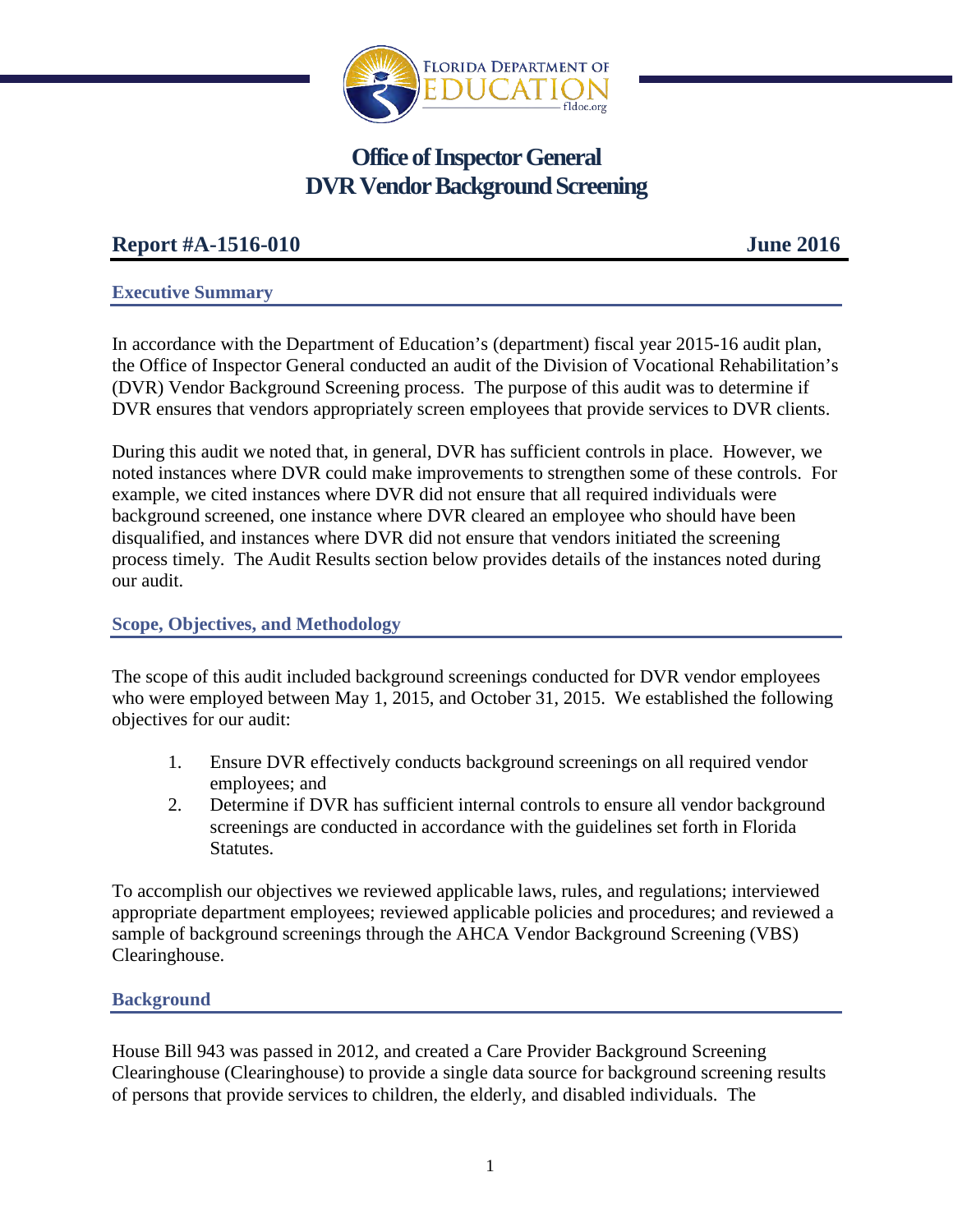Clearinghouse allows state agencies serving the vulnerable population to share the state and federal criminal background screening results for vendors and their employees. The Agency for Health Care Administration (AHCA), in consultation with the Florida Department of Law Enforcement (FDLE), developed the Clearinghouse database and maintains all associated information for the specified agencies. DVR began utilizing the Clearinghouse in May 2014.

As a condition of registration, DVR vendors must have level 2 background screenings conducted for their administrator, financial officer, director, and board members. They are also required to have level 2 background screenings conducted for any employee or volunteer who is expected to have direct, face-to-face contact with DVR clients or have access to the client's living areas, funds, personal property, or personal identification information. Vendors must send these employees to be fingerprinted through authorized Livescan fingerprinting providers. The FDLE runs the fingerprints for any matching arrests through their intrastate system for collection, compilation, and dissemination of state criminal history records systems. The FDLE runs the fingerprints through similar multi-state and federal criminal history records systems and reports to the Clearinghouse. If the vendor registers the employee with the Clearinghouse prior to the employee being fingerprinted, the Clearinghouse automatically alerts the vendor, via email, if the employee has passed the screening, otherwise they do not get an email notification. If there is a criminal history match, the Clearinghouse posts a work item to the queue of the assigned DVR employee, who reviews the results of the background screening through the Clearinghouse and determines whether the employee is qualified to begin providing services to DVR clients. If the employee is disqualified, they may request an exemption.

DVR established the Vendor Background Screening (BGS) unit to ensure that these vendors screen their employees through the Clearinghouse. The BGS unit is responsible for all DVR vendors that are not Centers for Independent Living (CIL). The Independent Living Program is responsible for ensuring the completion of background screenings for the CILs and their employees.

## **Audit Results**

Finding 1: DVR properly accepts proof of screening compliance from other agencies and grants exemptions for disqualifying offenses when appropriate.

Section 413.208(2)(d)2 of Florida Statutes (F.S.) allows agencies participating in the Clearinghouse to accept proof of compliance of level 2 background screenings submitted within the previous five years from other participating agencies, which include the Agency for Health Care Administration (AHCA), Department of Health (DOH), Department of Elder Affairs (DOEA), Agency for Persons with Disabilities (APD), and the Department of Children and Families (DCF). The proof of compliance must be accompanied by an affidavit of compliance with Chapter 435 and section 413.208 of the statutes.

We sampled 12 DVR vendors and their employees and found 43 employees who had been screened through the Clearinghouse by another participating agency. DVR appropriately accepted proof of compliance of screening from other agencies for these 43 employees (29 from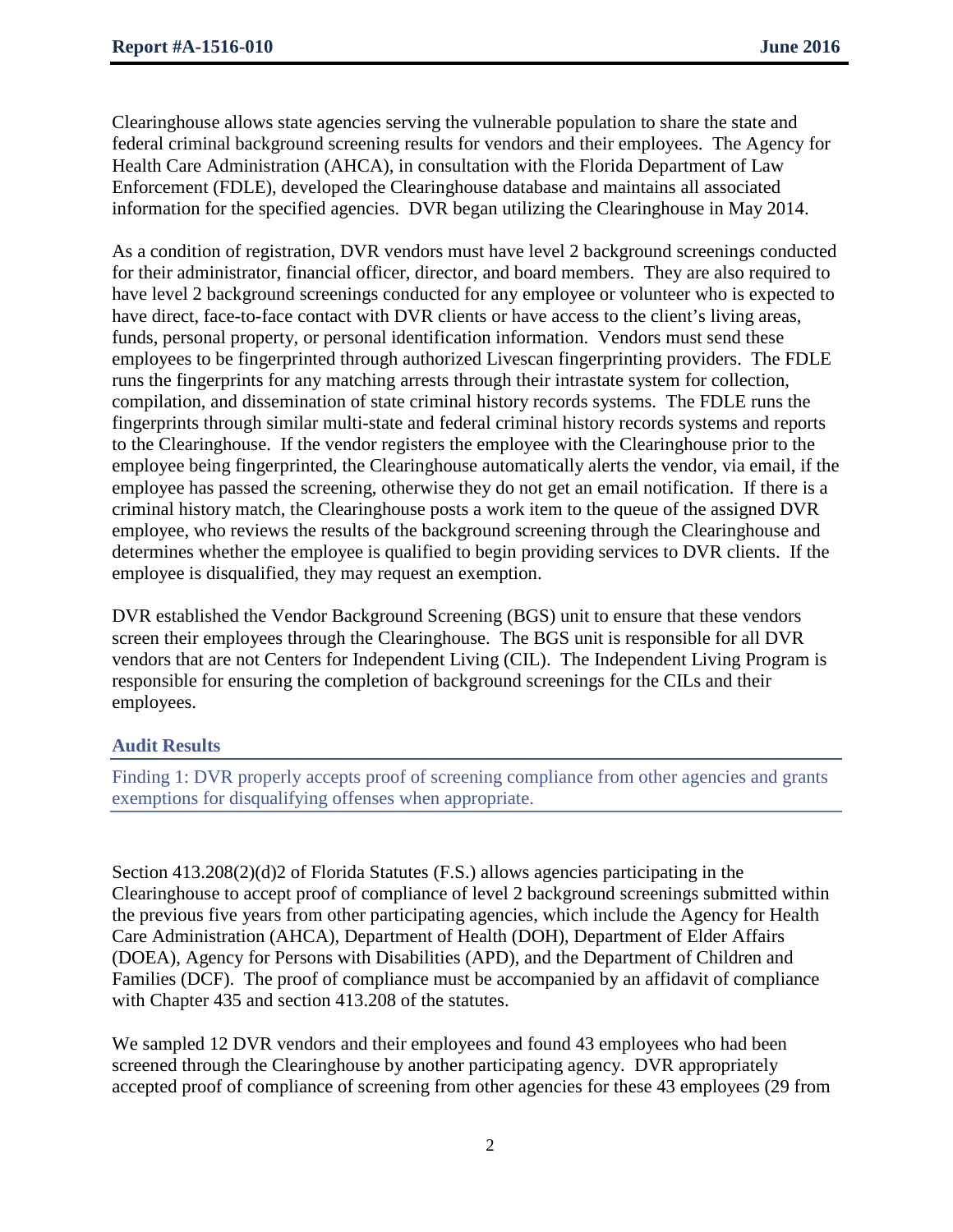DCF, 13 from AHCA, and 1 from DOEA). All of these screenings had been conducted within the mandatory five years and included an affidavit of compliance.

Section  $535.07(1)(a)$ , F.S., allows an agency head to grant exemptions from disqualifying offenses under certain circumstances, which include felonies for which three years have passed and misdemeanors as long as the employee has been lawfully released from confinement, supervision, or monetary conditions imposed by the court. The agency head cannot remove disqualification for a person who is a sexual predator, a career offender, or a registered sexual offender. The employee must demonstrate by clear and convincing evidence that the employee should not be disqualified from employment.

DVR has a process in place that they follow when reviewing requests for exemptions, which includes review and approval by the bureau chief, DVR director, Office of General Counsel, and the Commissioner of Education. The department granted eight exemptions during the scope of the audit. DVR adequately documented compliance with exemption requirements for all granted exemptions, and each of the eight employees provided a statement demonstrating evidence that they should not be disqualified.

Finding 2: DVR did not adequately screen or disqualify all required individuals.

Section 435.04, F.S., states that employees must undergo security background investigations including statewide criminal history checks though the Florida Department of Law Enforcement and national criminal history checks through the Federal Bureau of Investigation. The statute goes on to state, "no persons under the provisions of this section have been arrested for and are awaiting final disposition of, have been found guilty of, regardless of adjudication, or entered a pleas of nolo contendere or guilty to, or have been adjudicated delinquent and the record has not been sealed or expunged for, any offense prohibited under any of the following provisions of state law or similar law of another jurisdiction." The statute then lists all of the disqualifying offenses.

Section 413.208, F.S., states vocational rehabilitation service vendors must register with DVR. As a condition of registration, level 2 background screenings must be conducted for the administrator, financial officer, director, and any person employed by, or otherwise engaged on behalf of, the service vendor who is expected to have direct, face-to-face contact with a vulnerable person while providing services to the vulnerable person and having access to that person's living areas, funds, personal property, or personal identification information.

The BGS unit has maintained a list of vendor employees since DVR joined the Clearinghouse. In order for a vendor to bill for services provided by an employee, they must complete the electronic billing application, which will then trigger the BGS unit to send an email with instructions regarding the background screening process. However, the BGS unit must rely on the vendor for timely notifications of employees for which the vendor does not directly bill for services.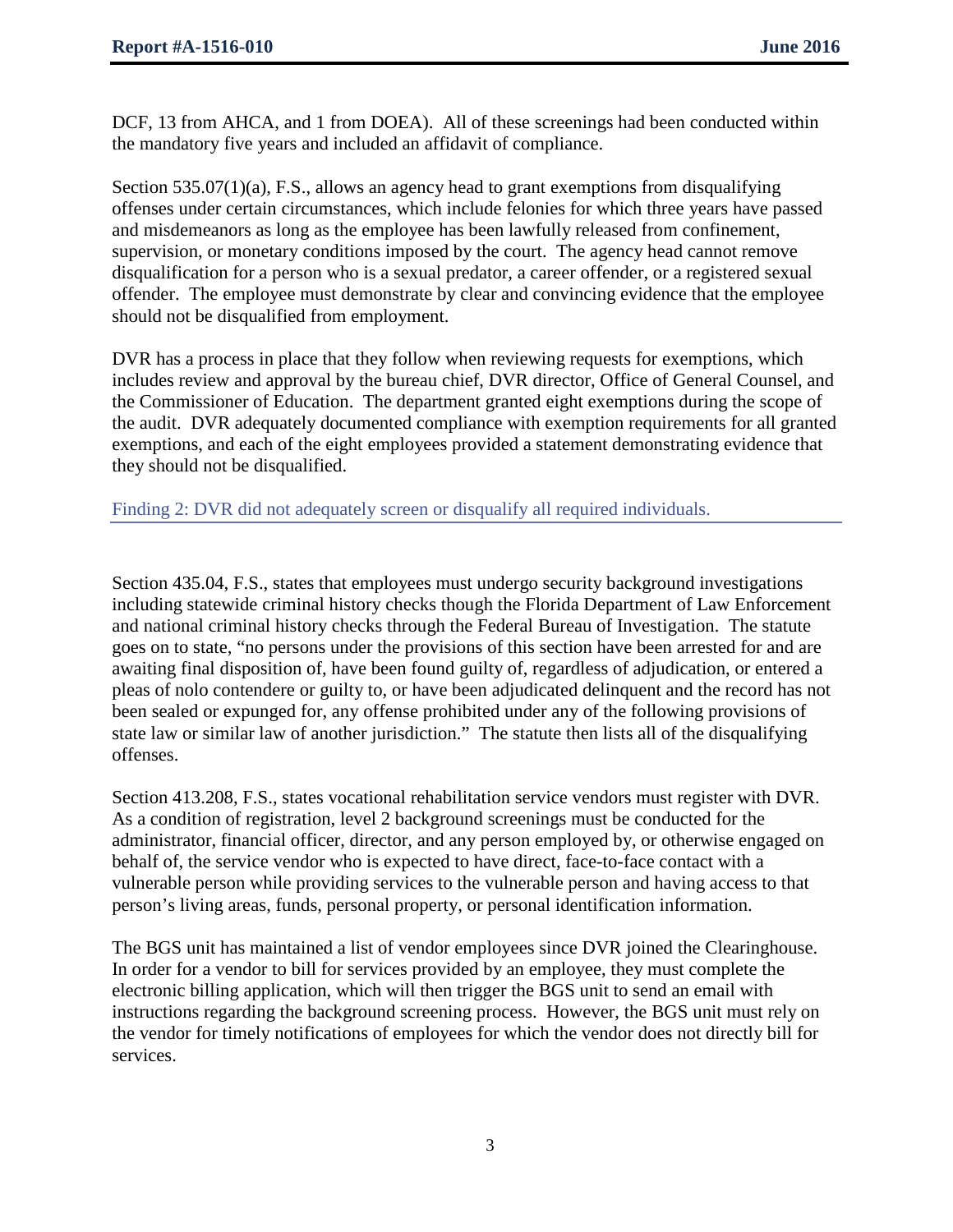We selected a sample of 244 DVR vendor employees, including 60 directors. Our review of the Clearinghouse revealed that DVR failed to screen 18 directors and one employee and erroneously cleared one other employee. DVR provided no explanation why the one employee was not screened. The vendor informed DVR that the employee would soon be retiring, but did not state why she had never been screened.

We found that DVR granted exemptions for directors of employment services providers, and thus, did not screen 18 directors. DVR permitted the 18 directors to complete a Board Member Affidavit for Exemption from Background Screening. These affidavits state that the board member is a volunteer, does not take part in the day-to-day operations, has no financial interest, does not have face-to-face contact with DVR clients, and does not have access to DVR clients' personal information. However, Florida Statutes do not allow for these exemptions from background screenings, and the department's Office of General Counsel agreed that DVR should ensure the board members are screened.

Finally, one employee who had been screened through the Clearinghouse was erroneously cleared for employment although he had a disqualifying offense. A review of the screening results from the Clearinghouse revealed that the employee pled nolo contendere, adjudication withheld, for possession of cocaine, and he was sentenced to one year and six months of probation and 250 hours of community service. According to DVR, there was a misunderstanding on the part of BGS employees due to another charge associated with the arrest being reflected as nolle prossed. The BGS unit has since taken action to review the request for exemption.

The lack of screening of vendor employees and directors, as well as the erroneous clearing of employees with disqualifying offenses, increases the likelihood of DVR clients being exposed to vendor employees that have disqualifying offenses, thereby increasing the risk of abuse and exploitation.

## *Recommendation*

We recommend DVR enhance policies and procedures to ensure BGS Unit employees utilizing the Clearinghouse properly screen vendor employees in accordance with Florida Statutes. We recommend DVR require vendors to background screen all directors. We also recommend DVR include language in its vendor contracts to hold the vendors accountable for timely background screenings and providing DVR with updated lists of their employees.

## *DVR Management Response*

BGS policies and procedures will be updated to ensure vendor employees are properly screened. Language clarifying vendor responsibilities regarding background screening will be added to applicable contracts and registration approval letters. We do not agree that all directors should be background screened. DVR Management is currently working with the Office of General Counsel on legislation to align our background screening requirements for directors with AHCA's.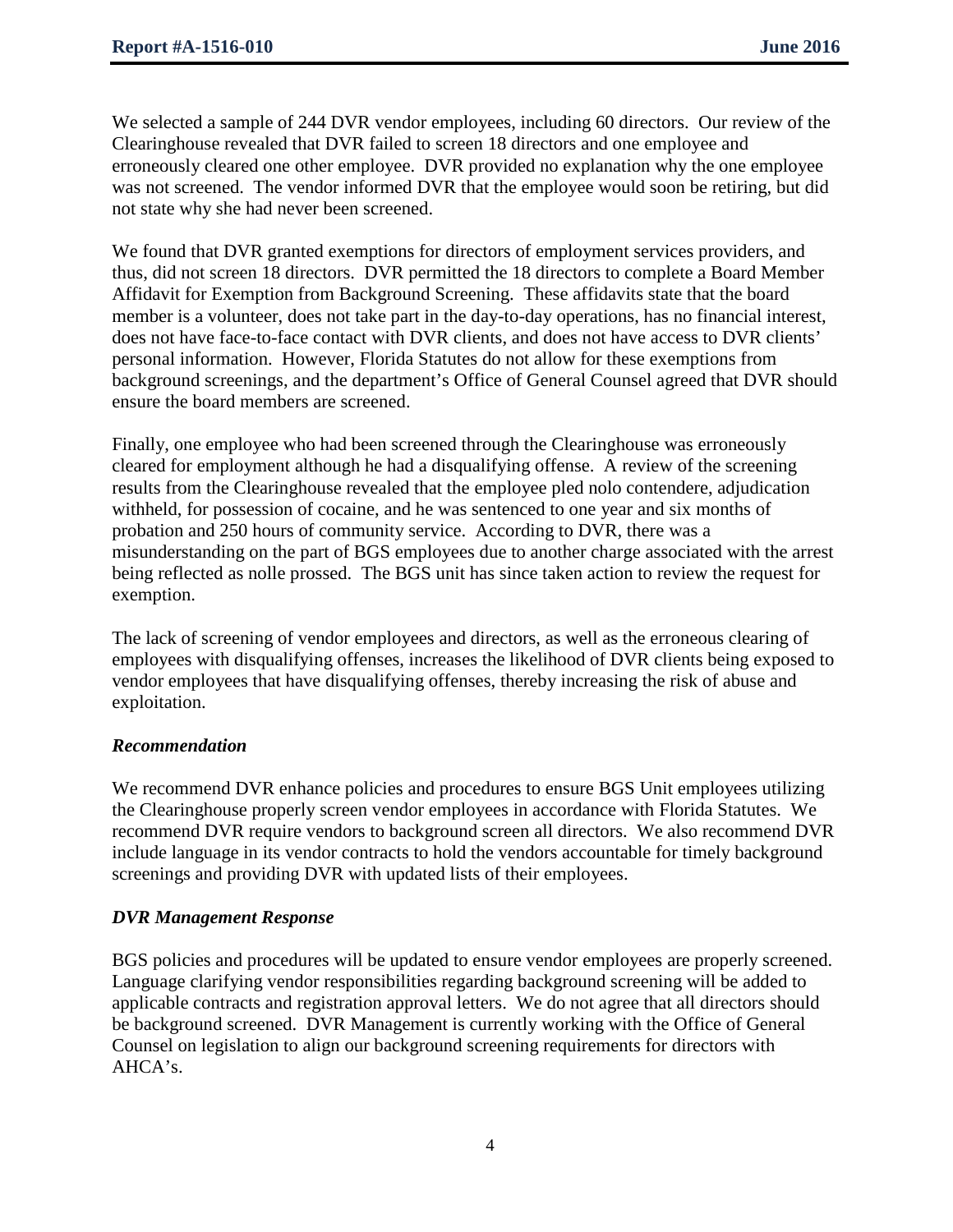Finding 3: The IL Program did not screen all required individuals or ensure vendor employee screenings occurred in a timely manner, allowing employees to have contact with DVR clients before being cleared.

Section 413.208, F.S., states vocational rehabilitation service vendors must register with DVR. As a condition of registration, level 2 background screenings must be conducted for the administrator, financial officer, director, and any person employed by, or otherwise engaged on behalf of, the service vendor who is expected to have direct, face-to-face contact with a vulnerable person while providing services to the vulnerable person and having access to that person's living areas, funds, personal property, or personal identification information.

We found that one employee providing interpreter services did not have a screening conducted. IL Program leadership asserted that they are not required to screen interpreters because they are interpreting for the client in a meeting with other people and are never alone with the clients. However, these interpreters do have face-to-face contact with vulnerable individuals and likely have access to their personal identification information. The department's Office of General Counsel reviewed the applicable statutes and agreed that the interpreters should be screened.

Section 435.05, F.S., states that employers must submit information on covered employees necessary for level 1 and level 2 screening to the Florida Department of Law Enforcement within five working days after receiving it. Section 435.06 (2)(d), F.S., states that an employer can hire an employee to a position that requires background screening before they complete the screening process for training and orientation. However, the employee may not have contact with the vulnerable persons until the screening process is completed.

We selected a sample of 69 CIL employees. We found eight instances where the IL Program did not ensure the screenings occurred in a timely manner, with screenings completed 31 to 217 days after the employee's hire date. One CIL employee had direct contact with DVR clients for 38 days before the background screening was completed showing that the employee had a disqualifying offense.

We inquired as to how the IL Program is ensuring the CILs are not allowing employees to have contact with DVR clients or have access to the clients' personal information or funds prior to conducting the screenings. IL Program employees did not indicate how they have provided assurances in the past, but instead made several suggestions on how the IL Program unit could better monitor and provide assurances going forward.

The IL Program had not monitored CIL provider employees until recently and were still obtaining lists of provider employees at the beginning of the audit. They responded, "We haven't been doing any of this long enough to have an annual process. It was a combination of knowing that this review was on the IG's radar and wanting to be sure that the CILs were in compliance now that they are all in the system and doing screenings routinely."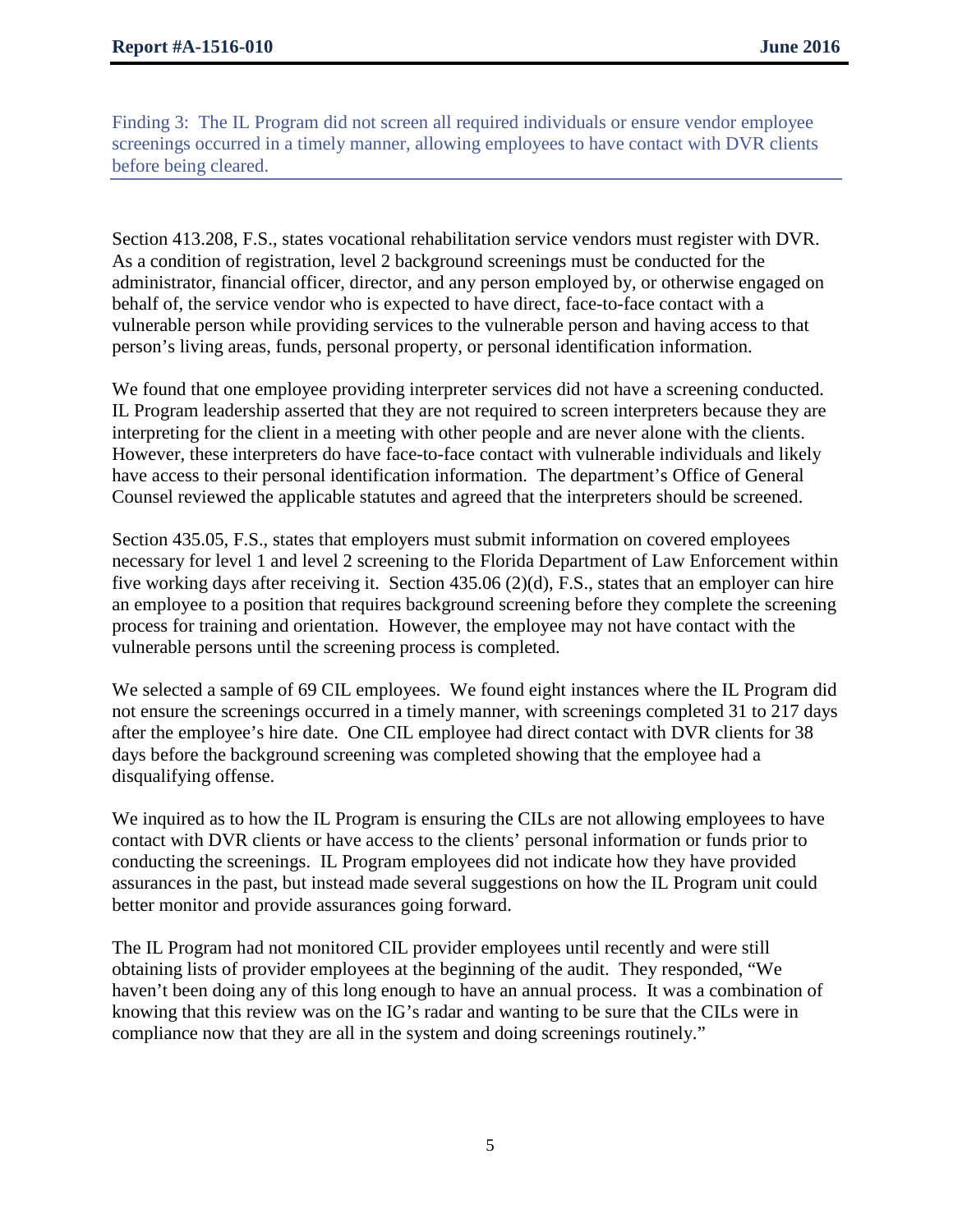The IL Program's inability to ensure the CILs are screening employees prior to contact with DVR clients has exposed clients to employees with disqualifying offenses, thereby increasing the risk of abuse and exploitation.

#### *Recommendation*

We recommend DVR require vendors to background screen interpreters. We also recommend DVR include language in its vendor contracts to hold the CILs accountable for timely initiating the background screening process and providing DVR with updated lists of their employees. We further recommend DVR transfer responsibility for CIL background screenings to the BGS unit in order to ensure a more consistent background screening process or develop policies and procedures specific to the IL Program to ensure background screenings are conducted according to statutory requirements.

#### *DVR Management Response*

Language addressing CIL responsibilities for initiating screenings and maintaining employee rosters will be included the next time the contracts are amended or rewritten. CIL and BGS staff will work collaboratively to ensure background screening processes are consistent, which may include transferring responsibility for CIL screenings to the VReg BGS unit. We do not agree that interpreters should be background screened. DVR Management is currently working with the Office of General Counsel on legislation to clarify our original intent that interpreters are not subject to background screening requirements.